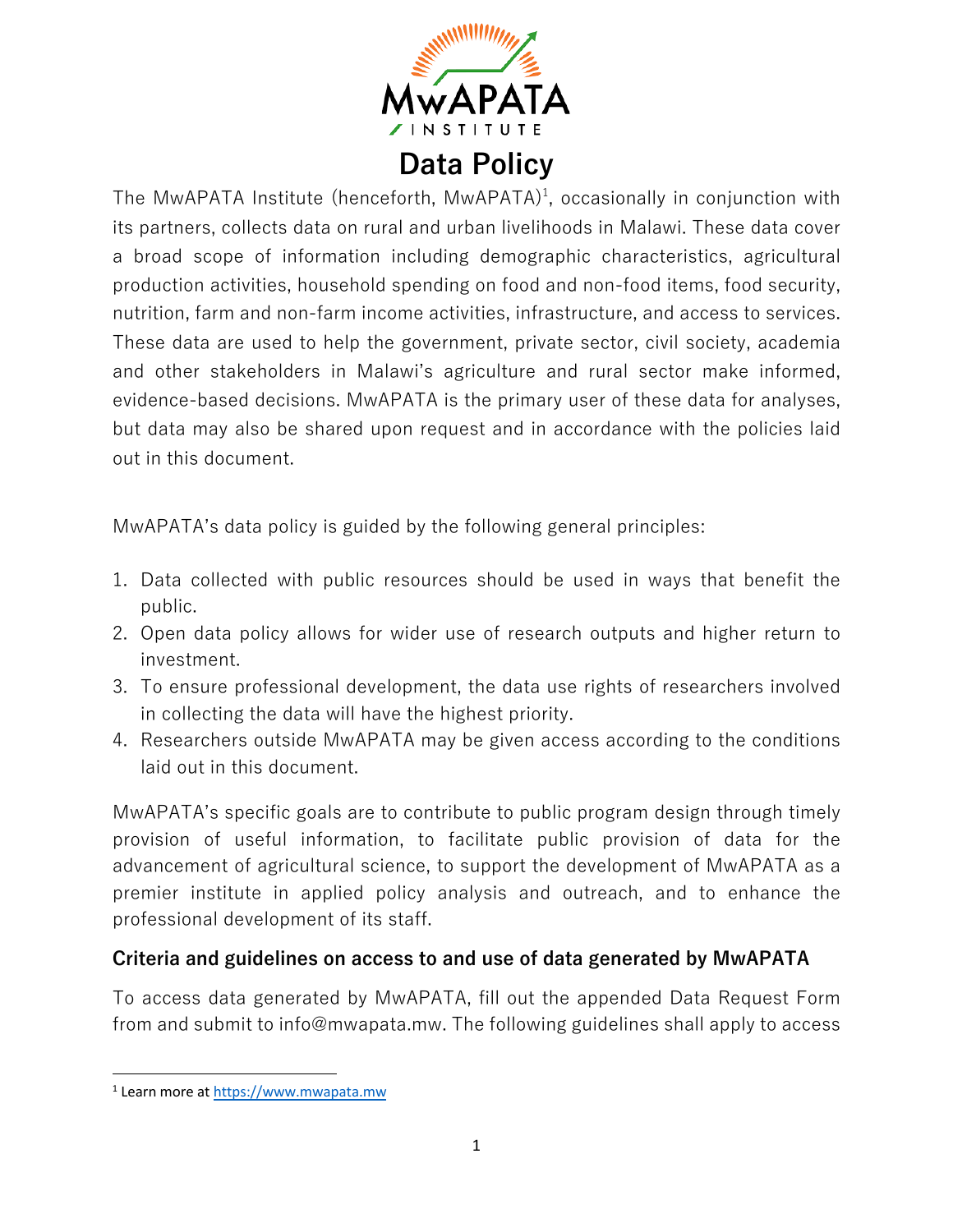open data from MwAPATA Institute:

- 1. MwAPATA supports an open data policy and shall make its data available to the public as soon as the data is adequately prepared or processed.
- 2. Requests may be denied in rare cases if the requestor's research objectives, and analytical approach substantively overlaps with research already in the MwAPATA work plan.
- 3. Data will be released in raw form. Users will have to process this data as per their needs and research objectives (except under point 6 below).
- 4. MwAPATA does not take responsibility for divergences in research data/findings among researchers. Divergences may arise from differences in data preparation, processing and transformation by individual researchers.
- 5. Acknowledgement for use of data generated by MwAPATA Institute and its partners in all publications of major research products̶i.e., theses/dissertations, research papers, journal articles, technical reports, policy briefs, monographs, book chapters and Intra-agency (development partners) policy processes̶is required. The standard text below is recommended:

**"**The data used in this work was collected and made available by the MwAPATA Institute, Lilongwe, Malawi (https://www.mwapata.mw). Specific findings and policy proposals or recommendations remain solely the authors' and opinions may not reflect those of the MwAPATA Institute, its donors, or its partners".

## **Procedure after requesting data**

After data requests are made, the data stewardship committee at MwAPATA will make a decision on the request within two months from submission and notify the requestor of the decision. If the request is approved, data will be provided immediately to be used in accordance with the request.

## **Other criteria**

Individuals who were previously but not currently employed by the MwAPATA Institute will have access to data that had been collected up to the time of their departure from the Institute. For data collected after their departure, they will have to request on-line following the procedure described above. These data shall be used by the said individuals only for professional development, and they shall not make the data accessible to other individuals or organizations.